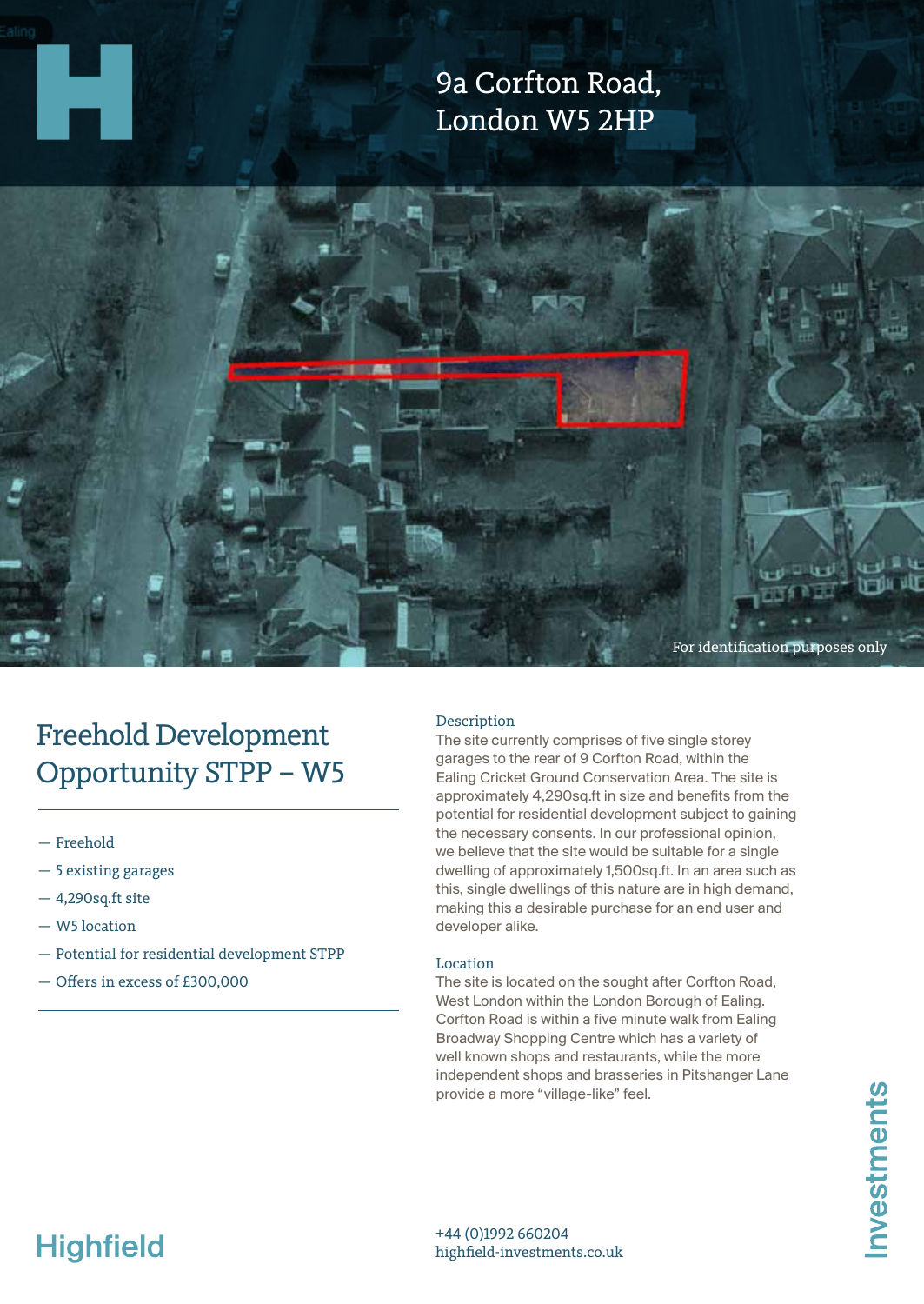### 9a Corfton Road, London W5 2HP

Existing site Image



#### **Transport**

The site is within walking distance to Ealing Broadway Underground (Central & District Lines) and Overground stations, with excellent links to London Heathrow Airport & Paddington, which are both thirty minutes away. North Ealing Underground (Piccadilly Line) is also a short walk and is a direct route into Knightsbridge, Leicester Square & Covent Garden. The A40 and North Circular A406 are nearby and have links to the A4/M4, leading into London and out towards the West of England.

#### Planning Permission

In our opinion the existing property offers an array of development opportunities subject to gaining the necessary consents. Site to the rear of 1-3 Corfton Road has a granted consent to demolish the existing garages and construct two x 3 bedroom dwellings. Copies of these plans are available upon request.

For further information please contact Ealing Council Planning Department on 020 8825 6600.

#### VAT

We understand that VAT is not applicable.

#### Viewing

Viewings can be adequately made from the roadside in the first instance.

#### Terms

Offers in excess of £300,000 for the vacant freehold interest.

#### Additional Information

A copy of the title plan is available upon request along with the approved plans for 1-3 Corfton Road.